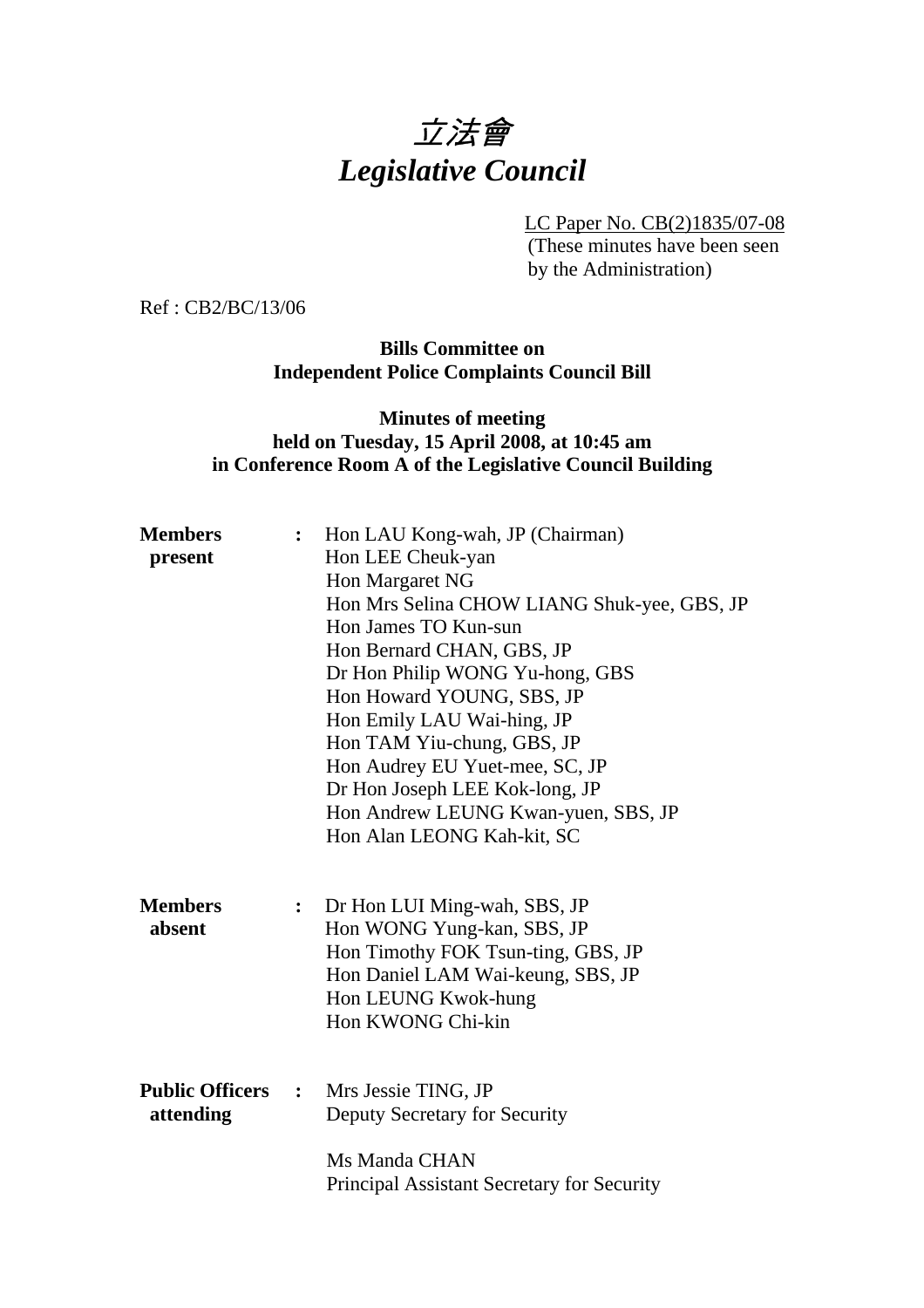|                               |                | Ms Jane LEE<br><b>Assistant Secretary for Security</b>                              |  |
|-------------------------------|----------------|-------------------------------------------------------------------------------------|--|
|                               |                | Mr MA Wai-luk<br><b>Assistant Commissioner of Police (Service Quality)</b><br>Wing) |  |
|                               |                | Ms WONG Ching-han<br>Senior Inspector of Police                                     |  |
|                               |                | Ms Fanny IP<br>Senior Assistant Law Draftsman                                       |  |
|                               |                | Ms Lonnie NG<br>Senior Assistant Law Draftsman (Acting)                             |  |
| <b>Clerk</b> in<br>attendance |                | : Mrs Sharon TONG<br>Chief Council Secretary (2) 1                                  |  |
| <b>Staff</b> in<br>attendance | $\ddot{\cdot}$ | Mr Stephen LAM<br><b>Assistant Legal Adviser 4</b>                                  |  |
|                               |                | Mr Raymond LAM<br>Senior Council Secretary (2) 5                                    |  |
|                               |                | Miss Helen DIN<br>Legislative Assistant (2)1                                        |  |

### **I. Meeting with the Administration**

1. The Bills Committee deliberated (index of proceedings attached at **Annex**).

- 2. The Bills Committee requested the Administration
	- (a) to provide information on the categories of persons, such as contractors engaged by the Police and forensic pathologists, covered/not covered by the definition of "member of the police force" in clause  $2(1)$ ;
	- (b) to review the definition of "member of the police force" in clause  $2(1)$  and the scope of clause  $10(a)(iii)$ ;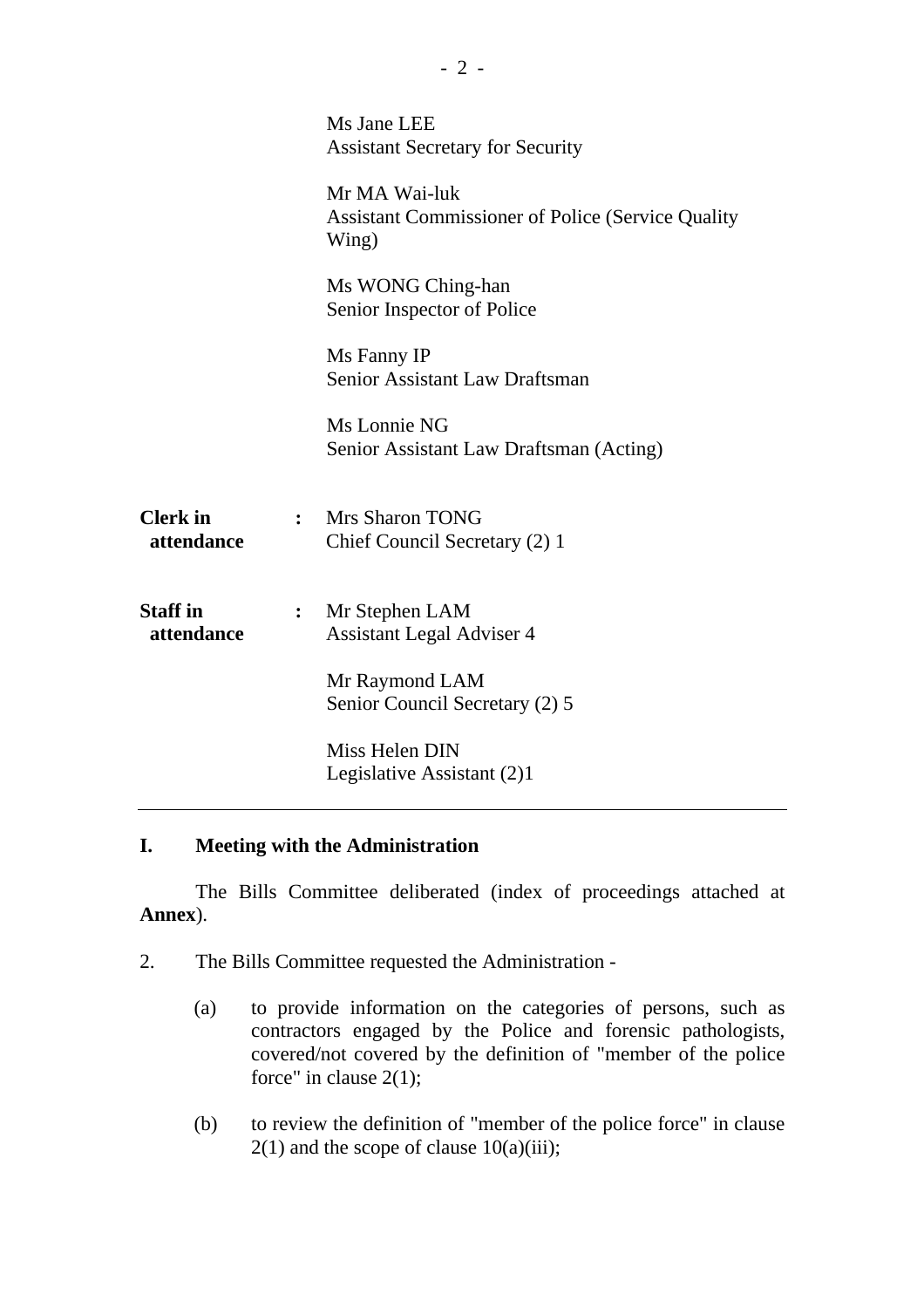- (c) to consider deleting "and known by the names referred to in section  $3(1)(b)$ " in the definition of "Council" in clause  $2(1)$ ;
- (d) to consider deleting the reference to "existing immediately before the commencement of this Ordinance" in clause 3(1);
- (e) to consider relocating the provisions in clause 30 to clause 3;
- (f) to consider adding a provision in the Bill to specify expressly that clause 38 of the Ordinance would not affect the respective rights of the Independent Police Complaints Council (IPCC) and other parties that existed before the incorporation of IPCC in relation to litigation between IPCC and other parties;
- (g) to explain, with the provision of information on the length of membership in IPCC and the number and name of advisory and statutory bodies served by the respective members of the existing IPCC, whether the appointment of the existing IPCC members was in compliance with the six-year and six-board guideline;
- (h) to consider allowing non-government organisations to nominate candidates for appointment to IPCC by the Chief Executive;
- (i) to consider specifying in the Bill that some IPCC members should come from certain specific sectors and providing that the Legislative Council (LegCo) Members to be appointed to IPCC should be elected from among LegCo Members;
- (j) to review whether clause 4(2) as presently drafted could exclude political appointees and persons who were not civil servants but fell under the definition of "members of the police force" in clause 2(1) from being appointed as IPCC members;
- (k) to consider the suggestion of extending each term of appointment of the Chairman of IPCC to a longer period of time, say three years;
- (l) to consider appointing the Chairman of IPCC on a full-time basis; and
- (m) to consider deleting the requirement for approval by the Chief Executive or adding "employment" before "terms" in clause 5(1).

3. The Bills Committee requested the Legal Service Division to provide information on whether there were provisions in existing legislation setting out that the pre-existing rights of parties to legal proceedings would not be affected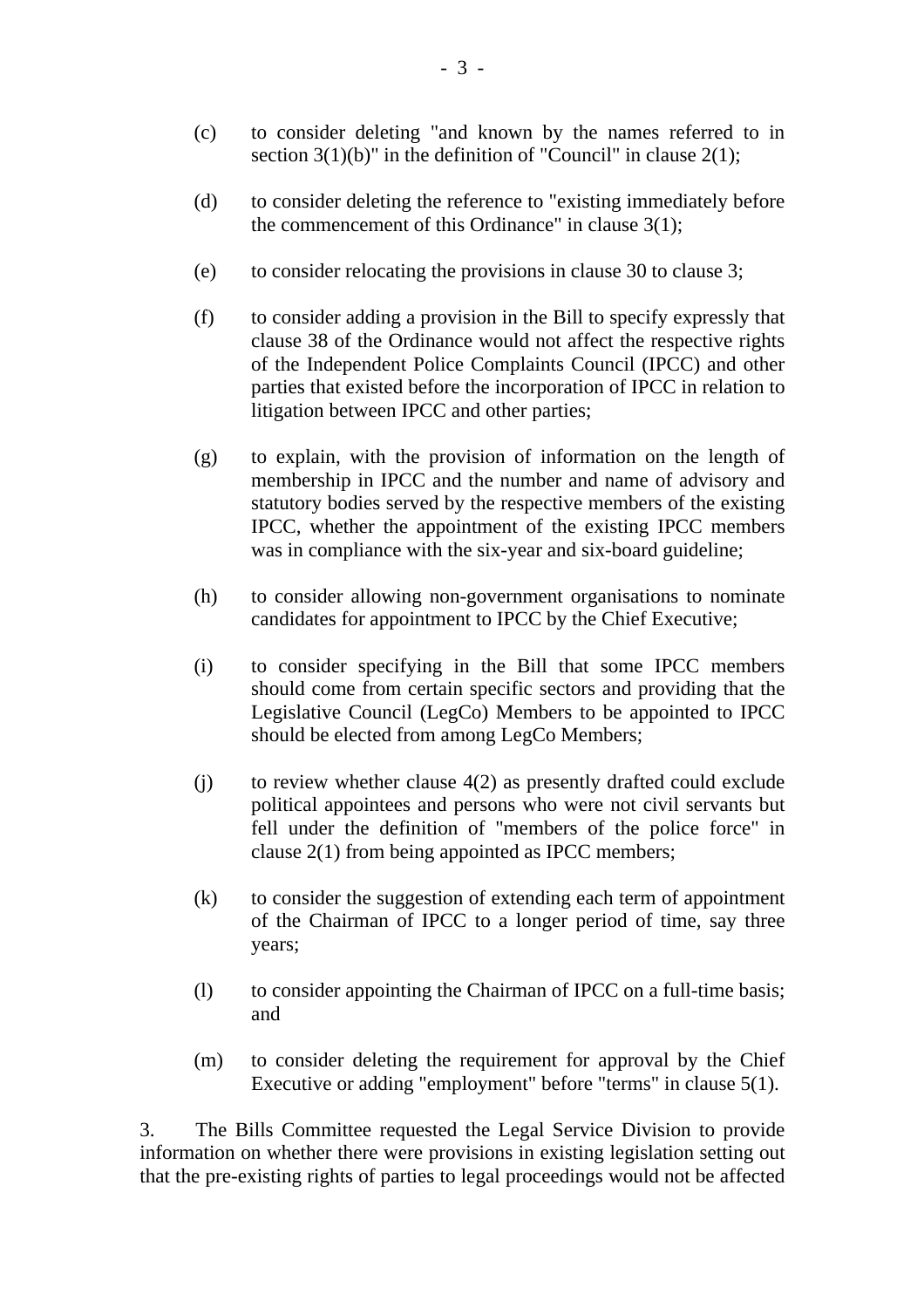by the Ordinance.

## **II. Date of next meeting**

4. The Bills Committee noted that the next meeting had been scheduled for 24 April 2008 at 10:45 am.

5. The meeting ended at 12:45 pm.

Council Business Division 2 Legislative Council Secretariat 5 May 2008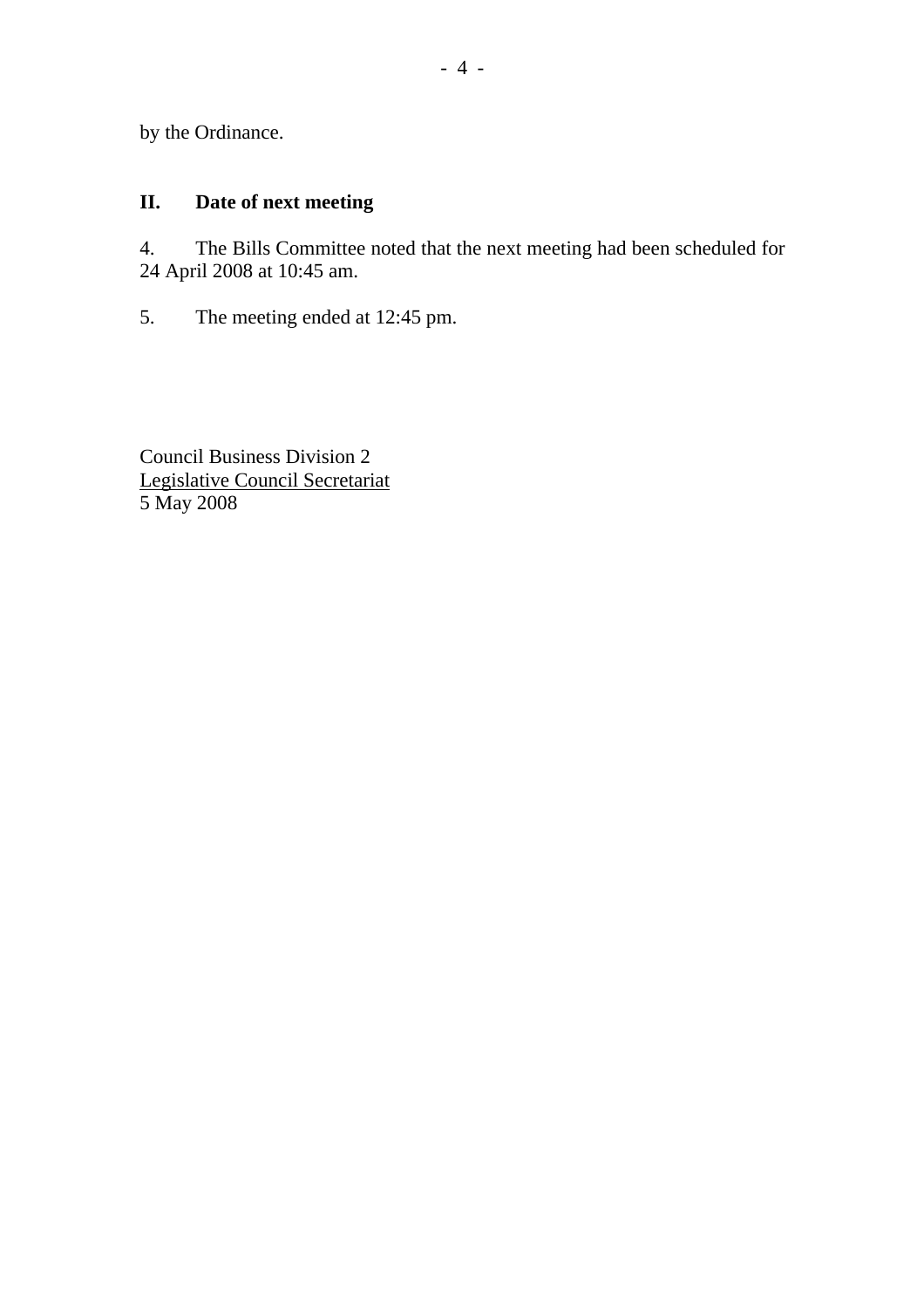#### **Proceedings of meeting of the Bills Committee on Independent Police Complaints Council Bill on Tuesday, 15 April 2008, at 10:45 am in Conference Room A of the Legislative Council Building**

| <b>Time marker</b>   | <b>Speaker</b>                                                       | Subject(s)                                                                                                                                                                                                                                         | <b>Action</b><br><b>Required</b>                                                                                                                                                                                                                                                                                                                                                                   |
|----------------------|----------------------------------------------------------------------|----------------------------------------------------------------------------------------------------------------------------------------------------------------------------------------------------------------------------------------------------|----------------------------------------------------------------------------------------------------------------------------------------------------------------------------------------------------------------------------------------------------------------------------------------------------------------------------------------------------------------------------------------------------|
| $000000 -$<br>000250 | Chairman                                                             | Opening remarks                                                                                                                                                                                                                                    |                                                                                                                                                                                                                                                                                                                                                                                                    |
| $000251 -$<br>000333 | Admin<br>Chairman                                                    | Examination of the definition of<br>"request for review" in clause<br>2(1)                                                                                                                                                                         |                                                                                                                                                                                                                                                                                                                                                                                                    |
| $000334 -$<br>000543 | Chairman<br>Admin                                                    | Administration's response to<br>issues raised at the Bills<br>Committee meeting on 6 March<br>2008 (LC Paper No.<br>$CB(2)1585/07-08(01))$                                                                                                         |                                                                                                                                                                                                                                                                                                                                                                                                    |
| $000544 -$<br>000615 | Chairman<br>Admin                                                    | Examination of the definition of<br>"categorization" in clause $2(1)$                                                                                                                                                                              |                                                                                                                                                                                                                                                                                                                                                                                                    |
| $000616 -$<br>000841 | Chairman<br>Admin<br>Hon Emily LAU                                   | Examination of the definition of<br>"police conduct" in clause $2(1)$                                                                                                                                                                              |                                                                                                                                                                                                                                                                                                                                                                                                    |
| $000842 -$<br>000859 | Chairman<br>Admin                                                    | Examination of the definition of<br>"police force" in clause $2(1)$                                                                                                                                                                                |                                                                                                                                                                                                                                                                                                                                                                                                    |
| $000900 -$<br>005042 | Hon Emily LAU<br>Hon James TO<br>Hon Alan LEONG<br>Admin<br>Chairman | Examination of the definition of<br>"member of the police force" in<br>clause $2(1)$ ; categories of persons<br>covered/not covered by the<br>definition of "member of the<br>police force"; drafting of the<br>definition and clause $10(a)(iii)$ | <b>Admin to provide</b><br>information on the<br>categories of<br>persons, such as<br>contractors engaged<br>by the Police and<br>forensic<br>pathologists,<br>covered/not covered<br>by the definition of<br>"member of the<br>police force" in<br>clause $2(1)$ ; to<br>review the definition<br>of "member of the<br>police force" in<br>clause $2(1)$ and the<br>scope of clause<br>10(a)(iii) |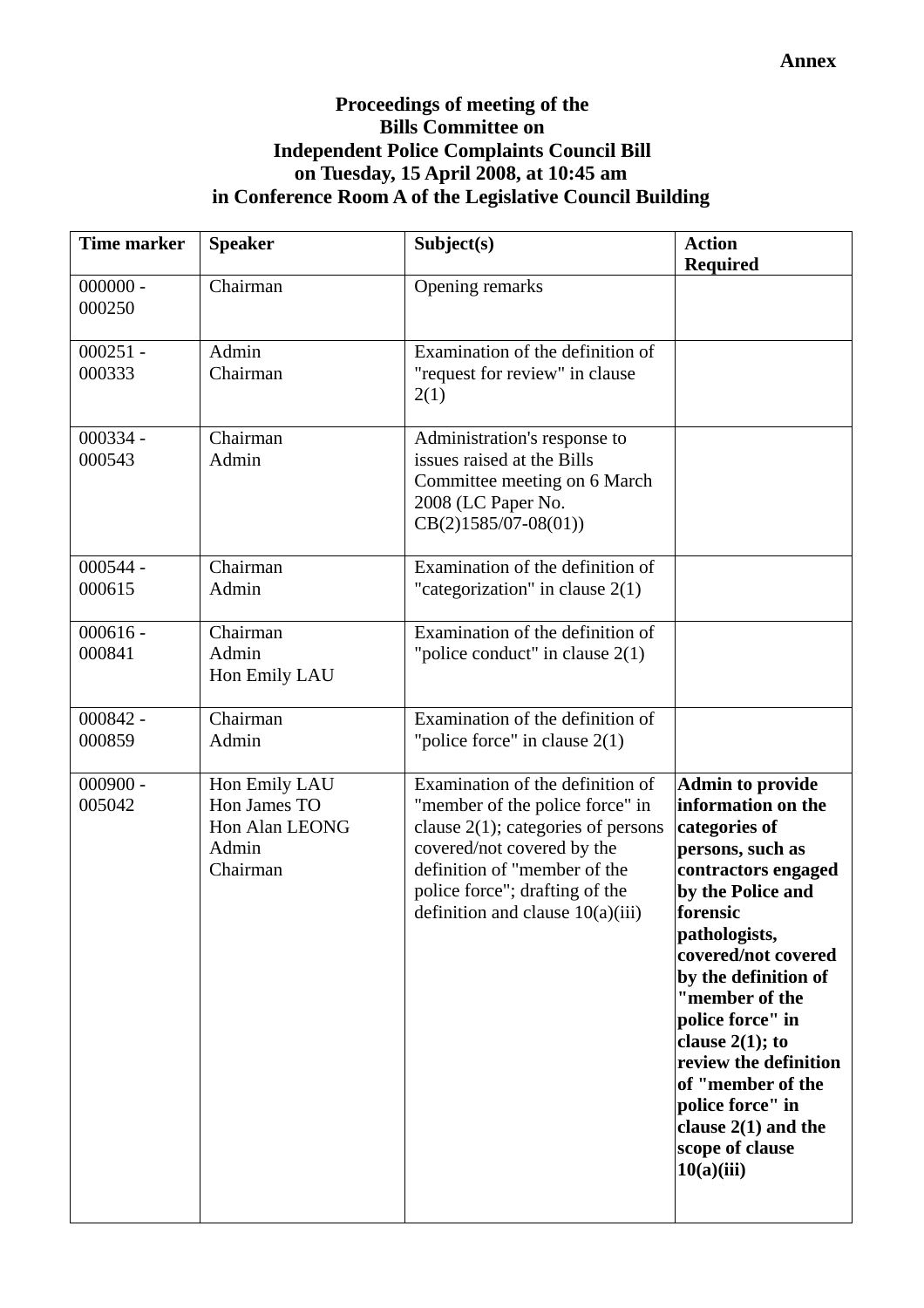| <b>Time marker</b>   | <b>Speaker</b>                              | Subject(s)                                                                                                                                                                                                                                                                                                                                                           | <b>Action</b><br><b>Required</b>                                                                                                                                                                                                                                                                                                                           |
|----------------------|---------------------------------------------|----------------------------------------------------------------------------------------------------------------------------------------------------------------------------------------------------------------------------------------------------------------------------------------------------------------------------------------------------------------------|------------------------------------------------------------------------------------------------------------------------------------------------------------------------------------------------------------------------------------------------------------------------------------------------------------------------------------------------------------|
| $005043 -$<br>005312 | Chairman<br>Hon James TO<br>Admin           | Examination of the definition of<br>"Council" in clause $2(1)$ ; drafting<br>of the definition of "Council" in<br>clause $2(1)$                                                                                                                                                                                                                                      | <b>Admin to consider</b><br>deleting "and<br>known by the names<br>referred to in section<br>$3(1)(b)$ " in the<br>definition of<br>"Council" in clause<br>2(1)                                                                                                                                                                                            |
| $005313 -$<br>005348 | Chairman<br>Admin                           | Examination of the definition of<br>"observer" in clause $2(1)$                                                                                                                                                                                                                                                                                                      |                                                                                                                                                                                                                                                                                                                                                            |
| $005349 -$<br>005528 | Admin<br>Chairman                           | Examination of clause 3                                                                                                                                                                                                                                                                                                                                              |                                                                                                                                                                                                                                                                                                                                                            |
| $005529 -$<br>010134 | Hon Emily LAU<br>Clerk<br>Admin<br>Chairman | Views/suggestions of deputations<br>on clause 2 (LC Paper No.<br>$CB(2)1594/07-08(01))$                                                                                                                                                                                                                                                                              |                                                                                                                                                                                                                                                                                                                                                            |
| $010135 -$<br>011815 | Hon James TO<br>Admin<br>Chairman           | Drafting of clause $3(1)$ and $3(2)$                                                                                                                                                                                                                                                                                                                                 | <b>Admin to consider</b><br>deleting the<br>reference to<br>"existing<br>immediately before<br>the commencement<br>of this Ordinance"<br>in clause $3(1)$ ; to<br>consider relocating<br>the provisions in<br>clause 30 to clause 3                                                                                                                        |
| $011816 -$<br>011901 | Admin                                       | Briefing on clause 4                                                                                                                                                                                                                                                                                                                                                 |                                                                                                                                                                                                                                                                                                                                                            |
| $011902 -$<br>012533 | Hon James TO<br>Admin<br>Chairman           | Drafting of clause $3(3)$ ; whether<br>there was a need to specify<br>explicitly in the Bill that clause<br>38 of the Ordinance would not<br>affect the rights of the<br><b>Independent Police Complaints</b><br>Council (IPCC) and other parties<br>that existed before the<br>incorporation of IPCC in relation<br>to litigation between IPCC and<br>other parties | <b>Admin to consider</b><br>adding a provision<br>in the Bill to specify<br>expressly that clause<br><b>38 of the Ordinance</b><br>would not affect the<br>respective rights of<br><b>IPCC</b> and other<br>parties that existed<br>before the<br>incorporation of<br><b>IPCC</b> in relation to<br>litigation between<br><b>IPCC</b> and other<br>parties |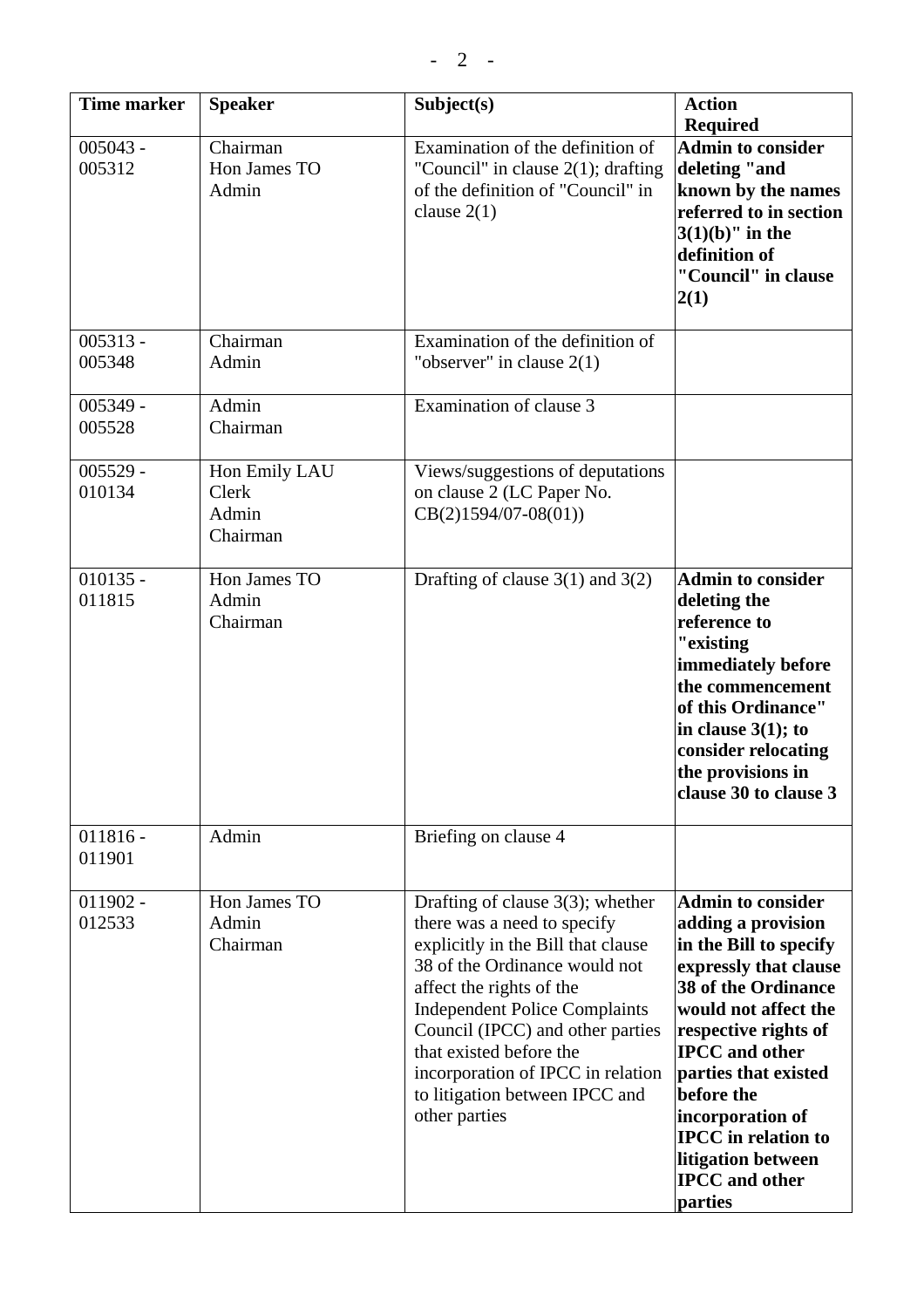| <b>Time marker</b> | <b>Speaker</b> | Subject(s)                           | <b>Action</b>             |
|--------------------|----------------|--------------------------------------|---------------------------|
|                    |                |                                      | <b>Required</b>           |
| $012534 -$         | Chairman       | Views/suggestions of deputations     | Admin to explain,         |
| 015122             | Hon Emily LAU  | on clause 4 (LC Paper No.            | with the provision of     |
|                    | Hon James TO   | $CB(2)1594/07-08(01));$              | information on the        |
|                    | Admin          | membership of IPCC; length of        | length of                 |
|                    |                | membership in IPCC and the           | membership in             |
|                    |                | number and name of advisory          | <b>IPCC</b> and the       |
|                    |                | and statutory bodies served by       | number and name           |
|                    |                | the respective members of the        | of advisory and           |
|                    |                | existing IPCC; whether the           | statutory bodies          |
|                    |                | appointment of the existing IPCC     | served by the             |
|                    |                | members was in compliance with       | respective members        |
|                    |                | the six-year and six-board           | of the existing           |
|                    |                | guideline; terms of office of        | <b>IPCC</b> , whether the |
|                    |                | IPCC members; allowing               | appointment of the        |
|                    |                | non-government organisations to      | existing IPCC             |
|                    |                | nominate candidates for              | members was in            |
|                    |                | appointment to IPCC by the           | compliance with the       |
|                    |                | Chief Executive; to consider         | six-year and              |
|                    |                | specifying in the Bill that some     | six-board guideline;      |
|                    |                | IPCC members should come             | to consider allowing      |
|                    |                | from certain specific sectors and    | non-government            |
|                    |                | providing that the Legislative       | organisations to          |
|                    |                | Council (LegCo) Members to be        | nominate candidates       |
|                    |                | appointed to IPCC should be          | for appointment to        |
|                    |                | elected from among LegCo             | <b>IPCC</b> by the Chief  |
|                    |                | Members; drafting of clause $4(2)$ ; | <b>Executive</b> ; to     |
|                    |                | whether the Chairman of IPCC         | consider specifying       |
|                    |                | should be appointed on a             | in the Bill that some     |
|                    |                | full-time basis                      | <b>IPCC</b> members       |
|                    |                |                                      | should come from          |
|                    |                |                                      | certain specific          |
|                    |                |                                      | sectors and               |
|                    |                |                                      | providing that the        |
|                    |                |                                      | <b>LegCo Members to</b>   |
|                    |                |                                      | be appointed to           |
|                    |                |                                      | <b>IPCC</b> should be     |
|                    |                |                                      | elected from among        |
|                    |                |                                      | <b>LegCo Members; to</b>  |
|                    |                |                                      | review whether            |
|                    |                |                                      | clause $4(2)$ as          |
|                    |                |                                      | presently drafted         |
|                    |                |                                      | could exclude             |
|                    |                |                                      | political appointees      |
|                    |                |                                      | and persons who           |
|                    |                |                                      | were not civil            |
|                    |                |                                      | servants but fell         |
|                    |                |                                      | under the definition      |
|                    |                |                                      | of "members of the        |
|                    |                |                                      | police force' in          |
|                    |                |                                      | clause $2(1)$ from        |
|                    |                |                                      | being appointed as        |